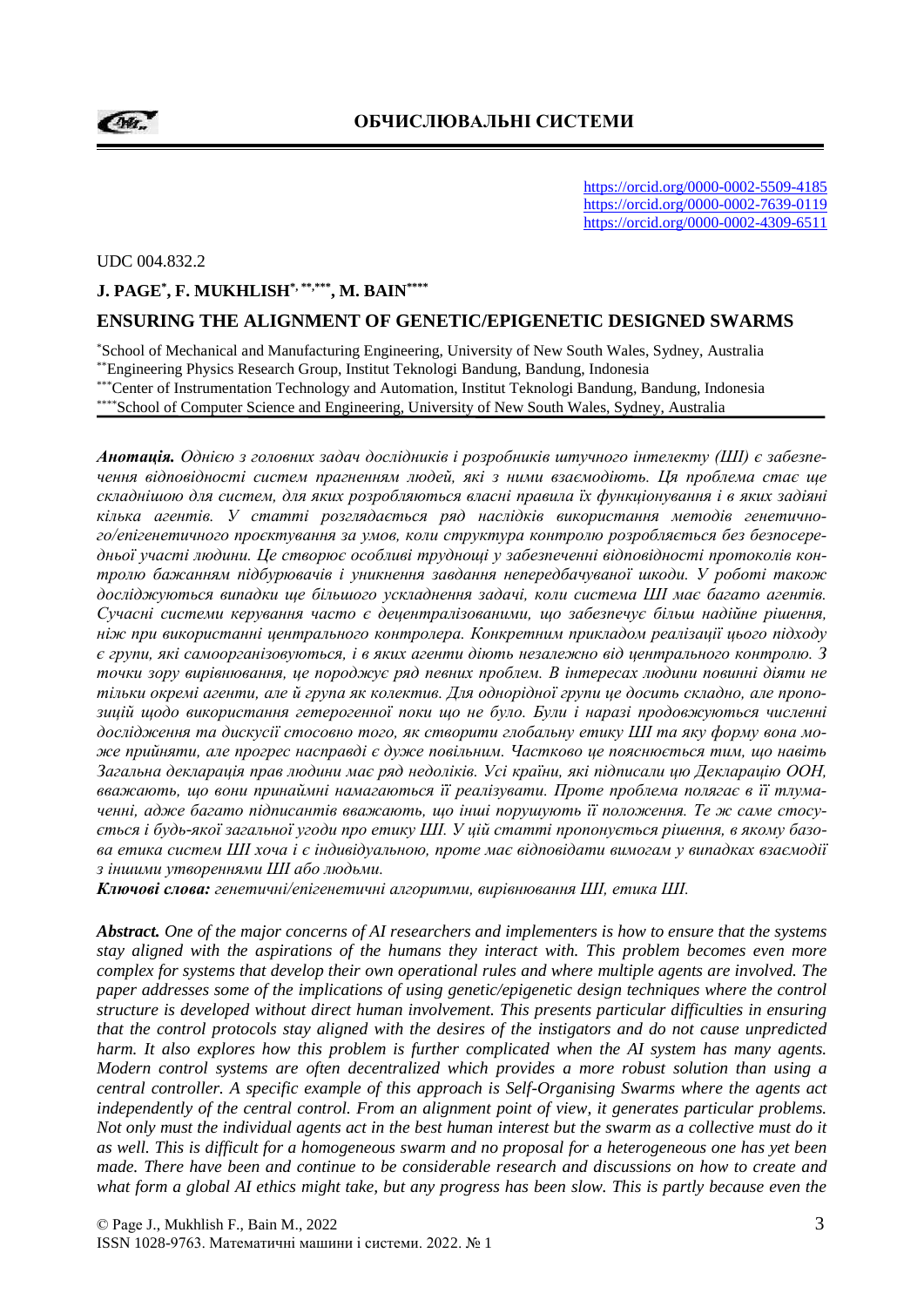*Universal Declaration of Human Rights has difficulties. All the nations that have signed up to the UN Human Rights Declaration believe they are at least trying to implement it. The problem is in the interpretation where many signatories believe others are in breach. The same would apply to any universal AI ethics agreement. This paper proposes a solution where the AI systems' basic ethics are individual but have to comply where they interface with either other AI entities or humans. Keywords: genetic/epigenetic algorithms, AI alignment, AI ethics.*

DOI: 10.34121/1028-9763-2022-1-3-11

### **1. Introduction**

Many researchers and scholars have expressed concern about how to ensure Artificial Intelligent systems act in the best interests of humanity, often referred to as alignment. For example, the late Stephen Hawking claimed on the BBC, "The development of full artificial intelligence could spell the end of the human race." [1] Views of this nature, whether well-founded or not, could lead to restrictions being placed on AI research and implementation and even some AI systems being banned. The concerns expressed by Hawking and others have led to the establishment of a number of research organizations such as The Centre for the Study of Existential Risk [2] and Future of Life Institute [3]. Most of these researchers, however, concentrate on the risks of Artificial General Intelligence and beyond which has yet to be proven feasible. In fact, even Low-Level Artificial Intelligence which is already prevalent in our society presents significant risks [4]. While they may not present an existential risk, the collapse of utilities such as power or water systems could lead to significant loss of life and social disruption.

Many computer-based systems rely on distributed logic as it delivers significant advantages in robustness and this is the basis for swarm robotics. The problems with such systems are that the control programming becomes extremely complex very quickly, so one has to utilize automatic programming. In our case, we use Genetic algorithms modified by overlaying Epigenetic algorithms. This, however, leads to a surrendering of direct control of the process, making it hard to ensure alignment. For the "end", this is manageable, but for the "means" which also have to be aligned, this is much more difficult. "The end justifies the means" is not acceptable [5, 6].

*The aim of this paper is* to address some of the issues that will, however, require more profound research and discussion before a practical solution is achieved. In the paper, we look at some of the particular concerns associated with autonomous control development using genetic/epigenetic self-learning systems. It also addresses the advantages of a local AI ethics over a global one.

### **2. Control system for a self-organizing swarm**

Self-organizing swarms operate with very little or no central control. As such, they have to structure their own tactics for completing a mission based on a set of rules. Though Reynolds [7] demonstrated, a swarm could be made to function with only three simple rules in practice to carry out a significant task, many more rules are required. As the task becomes more complex so the number of rules tends to grow dramatically as is demonstrated when exploring granular computing in rule-based systems [8]. A complication is further added to if the environment is dynamic. The classic method for addressing this problem is to use a behaviour-based method. It consists of developing an initial model, its implementation, evaluation, and modification. This process can continue until an acceptable solution is reached. The problem is that as the model gets more and more complex, it becomes difficult to generate and understand it. Three methods are often used to address this problem: Probabilistic Finite State Machine (PFSM), virtual physics-based design, and stigmergy, but they all have limitations as the complexity grows and there are problems with dynamic environments. An alternative approach is to allow the system to evolve to meet the requirements. One way of achieving this, though it still has significant limitations, is to use genetic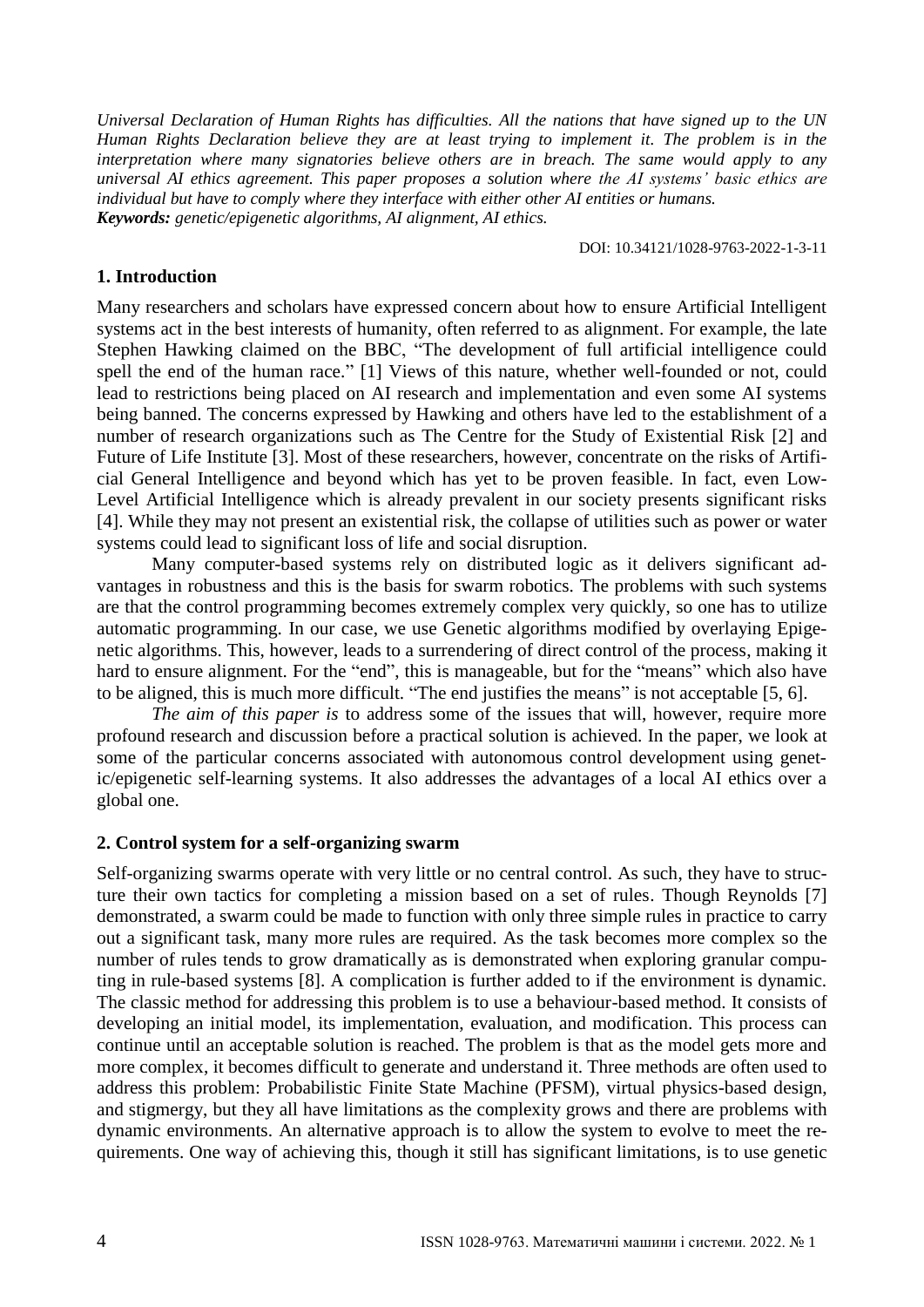algorithms. This can, however, be improved by wrapping an epigenetic algorithm around the genetic algorithm.

## **3. A genetic algorithm approach to improving behaviour**

An evolutionary computational [9] approach for control system design is based on encoded characteristics of the control strategies being grouped into artificial chromosomes [10]. Each chromosome represents some particular characteristic for each strategy. Its fitness value is evaluated based on a given fitness function. The chromosomes (strategies) with high fitness value are allowed to breed through the normal genetic operators of recombination, mutation, and selection. Progenies with higher fitness ratings will replace the current ones with a lower fitness rating in the population. The process is repeated until the fitness value of the new generation meets the designated criterion. This method of generating control strategies in robotics is defined as Evolutionary Robotics (ER) (see Fig. 1) [11].



Figure 1 – Evolutionary Swarm Robotics from Nolfi et al., 2016

Despite the strength of this approach, it does present some fundamental issues. In Pure Darwinian Evolution [12], fitness is almost completely driven by survival, with limited sexual selection. So, for example, if a species lives on a volcanic island, some will evolve to take advantage of foraging in the shallow water, while some will develop the ability to climb and exploit the volcanic slopes. If the sea level changes so that it rises until the island is submerged, those adapted to mountain foraging will die, and the reverse is true if the sea recedes to the deep ocean. If the process is slow, then they may adapt it, but this is not based on constant adaption to the changing environment and has no element of prediction. Though Lamarck tried to address this problem, it was only with the introduction of the concept of Epigenetics that a workable explanation was found.

# **3.1. Deception**

This is mainly due to the difficulty of determining a fitness function (objective function). In order to determine whether an evolved chromosome is better than its parents a measure is required. This has to be defined, and the selection of such a measure is not simple. Ideally, it is towards this target the control system is evolving, so it must be a well-defined finish point that meets all the requirements of the system. It is also important that it does not cause the system to migrate to a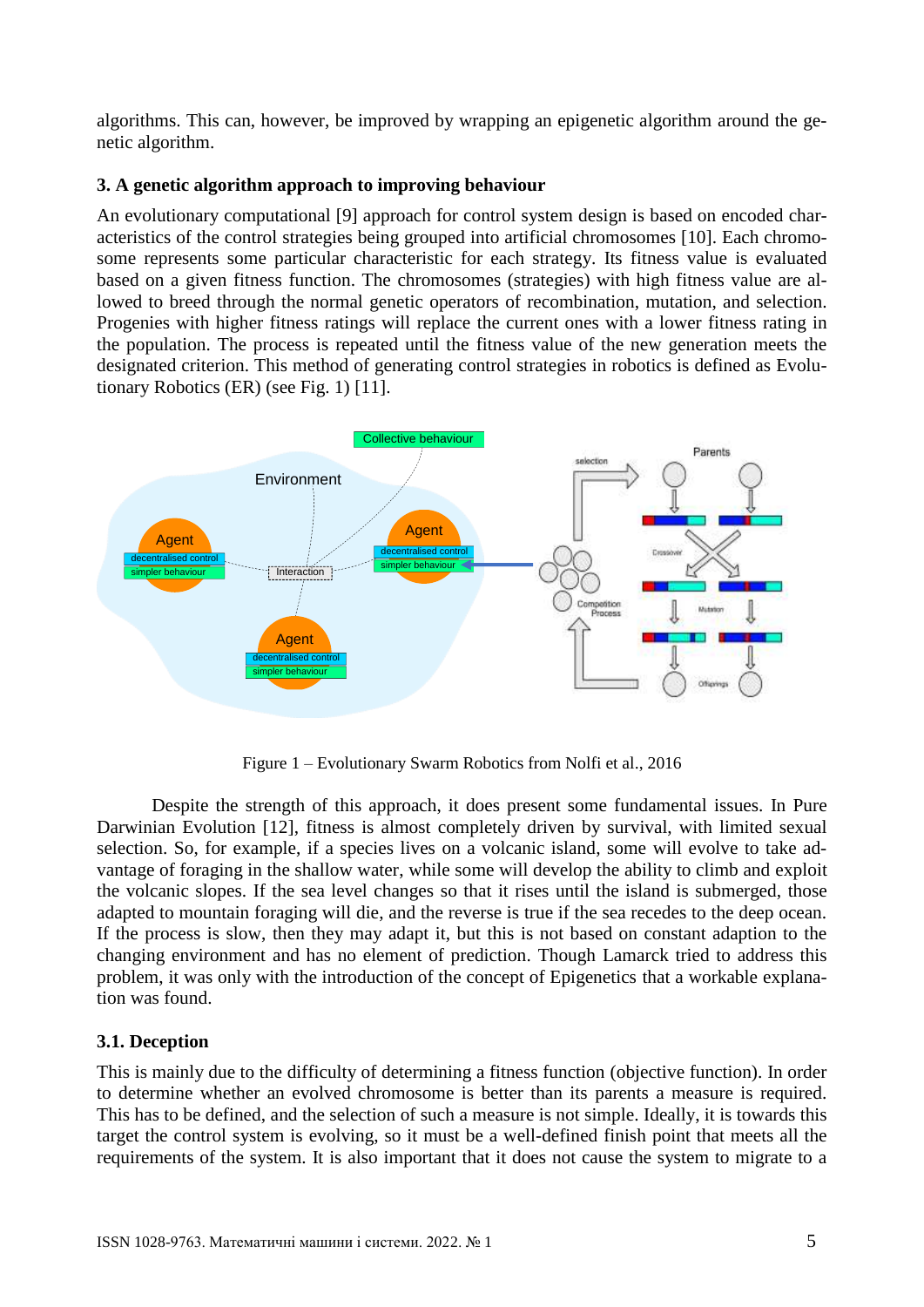local solution. This is further complicated if the system that is being controlled is dynamic as the desired objective function may also change.

#### **3.2. Exploration and exploitation dilemma**

This is a problem for all data search engines and is no less a problem for genetic algorithms. In the present context, the problem is how long to continue searching for a better solution and when to concentrate on improving the existing solution. To some extent, this is easy to control for a genetic algorithm search as it is very dependent on the amount of mutation built into the algorithm. Though while the control is relatively simple, the amount of exploration required is hard to determine.

In multi-agent learning, one way to proceed is by utilizing an  $\varepsilon$ -greedy exploration method. Most of the time, with probability  $(1 - \varepsilon)$ , the algorithm exploits current best behaviour, but once in a while, it explores randomly a behaviour with a small probability ɛ. An alternative approach is to use a Boltzmann "SoftMax" approach. The exploitation of the current one and exploration of an alternative behaviour are based on a parameter τ to balance exploration and exploitation. The probability  $P_i$  of a chosen behaviour  $\mu_i$  among available behaviours  $(\mu_1, \mu_2, \mu_3, ..., \mu_j)$ in a state *S* denoted as:

$$
P_i = \frac{e^{f(S,\mu_i)/\tau}}{\sum_j (e^{f(S,\mu_j)/\tau})}.
$$

Another method, proposed by Lehman and Stanley (2011), utilizes a novelty approach to maintain diversity [13]. This approach utilizes how far apart one solution within a search space is from the other possible solutions. The novelty value is assigned to a given solution by the sparseness of behaviours within that section of the search space. The sparseness value  $\rho$  is an average distance to the k-nearest neighbours μ at a point x thus:

$$
p(x) = \frac{1}{k} \sum_{i=0}^{k} dist(x, \mu_i).
$$

This approach also has the advantage of reducing the risk of generating a solution to a local rather than a global goal.

#### **3.3. Non-stationary behaviour**

This is a particular problem when using genetic algorithms to develop control systems for distributed systems such as swarms. Each entity is free to evolve but it changes the relationship with all the other agents which, in turn, alternates the appropriate function for all other agents. It is possible to obtain a functioning solution for homogenous swarms, but there exists no robust solution for heterogeneous swarms.

#### **3.4. The curse of dimensionality**

Multi-agent systems that utilize learning mechanisms such as reinforcement learning which map the state to find the best behaviour suffer from the "curse of dimensionality". The calculated discrete states of the environment resulting from reinforcement learning in multi-agent systems grow exponentially with the increase of the number of agents. As the estimation increases for possible discrete state or state-action pairs, the complexity of the computation process lies in choosing the best behaviour or policy for the current state, which, of course, leads to longer computing time.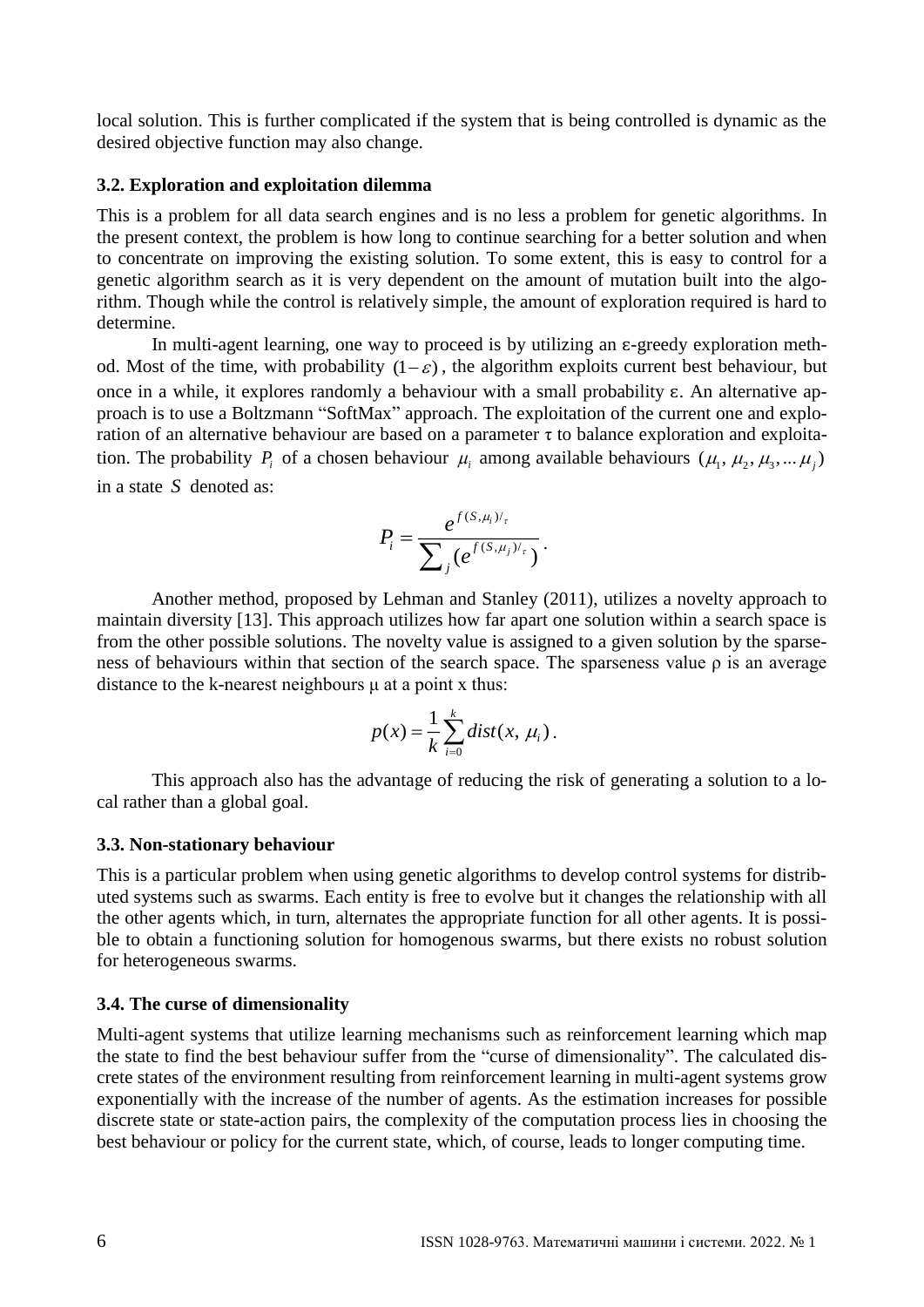#### **4. The addition of an epigenetic layer**

An epigenetics layer is developed as a tool to assist an agent in responding to an environmental stimulus by modifying its phenotypic expression. It requires generating some type of regulatory means for an agent that receives an input from the environment (external stimulus) to use to regulate genotypes as a form of expression regulation. In order to achieve this, an algorithm, based on research work in biology, Sousa and Costa (2011) [14] proposed a method known as Epigenetic Algorithm (EpiAL). According to the proposed model, the interaction between the agentenvironment is depicted in Fig. 2.



Figure 2 – EpiAL Conceptual Model (Sousa and Costa (2011))

An EpiAL model is composed of two fundamental entities – the agent and the environment. The Agent receives external stimulus from the environment. The stimulus is passed to an epigenetic layer which acts as a regulatory structure. The appropriate genetic codes are selected and regulated; the selected genetic codes are expressed, which modifies the current behaviour of the agent. After each cycle of the EpiAL algorithm, the performance of the behaviour is measured to calculate the relation between stimulus and the genetic codes defined as a methylation value. This methylation value is used to evaluate the weights of the epigenetic algorithm. This allowed representation of the regulatory function of epigenetic layer to be mapped into a mathematical model able to respond to a dynamic stimulus from the environment. Similar works in other studies also demonstrate the validity of this approach [15–17]. Fig. 3 represents the translation of the environment state to behavioural spaces [17]. The behavioural space contains the expressions composed of genes selected by the epigenetic layer.



Figure 3 – Epigenetic layer map of the environment state to behavioural spaces translation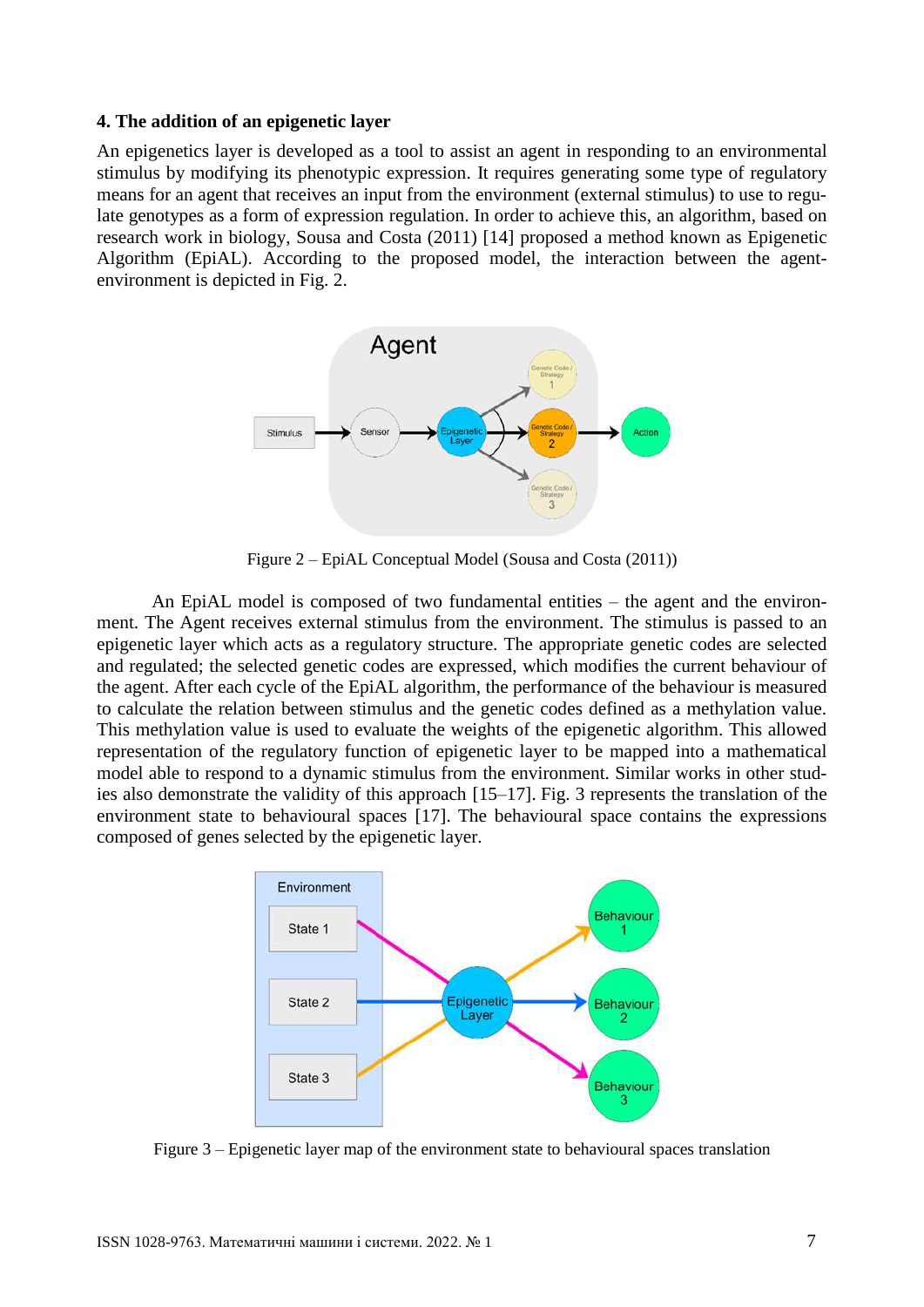The regulatory function of epigenetic layer is based on the knowledge of sensed external stimulus from the environment. A temporal and spatial knowledge of the dynamic environment can be obtained through a trial-and-error approach. The behaviour in each interaction phase is evaluated and rewarded based on its performance in the current environmental state. The generated rewards are used as a basis of a relationship between individual agent's behaviours and environmental states. This generates a regulatory function for selecting a set of genetic codes that leads to a behaviour that creates a maximum reward for an environmental state. The model of this mechanism is depicted in Fig. 4.



Figure 4 – Learning mechanism for epigenetic layer [18]

While this works quite well in practice, the main problem results in trying to evaluate the environment with a very limited sensor array. One way of improving this situation is to allow the system to learn as it progresses by embedding a state observer into the epigenetic layer. This leads to a process as displayed in Fig. 5.



Figure 5 – Cascade learning for epigenetic layer [18]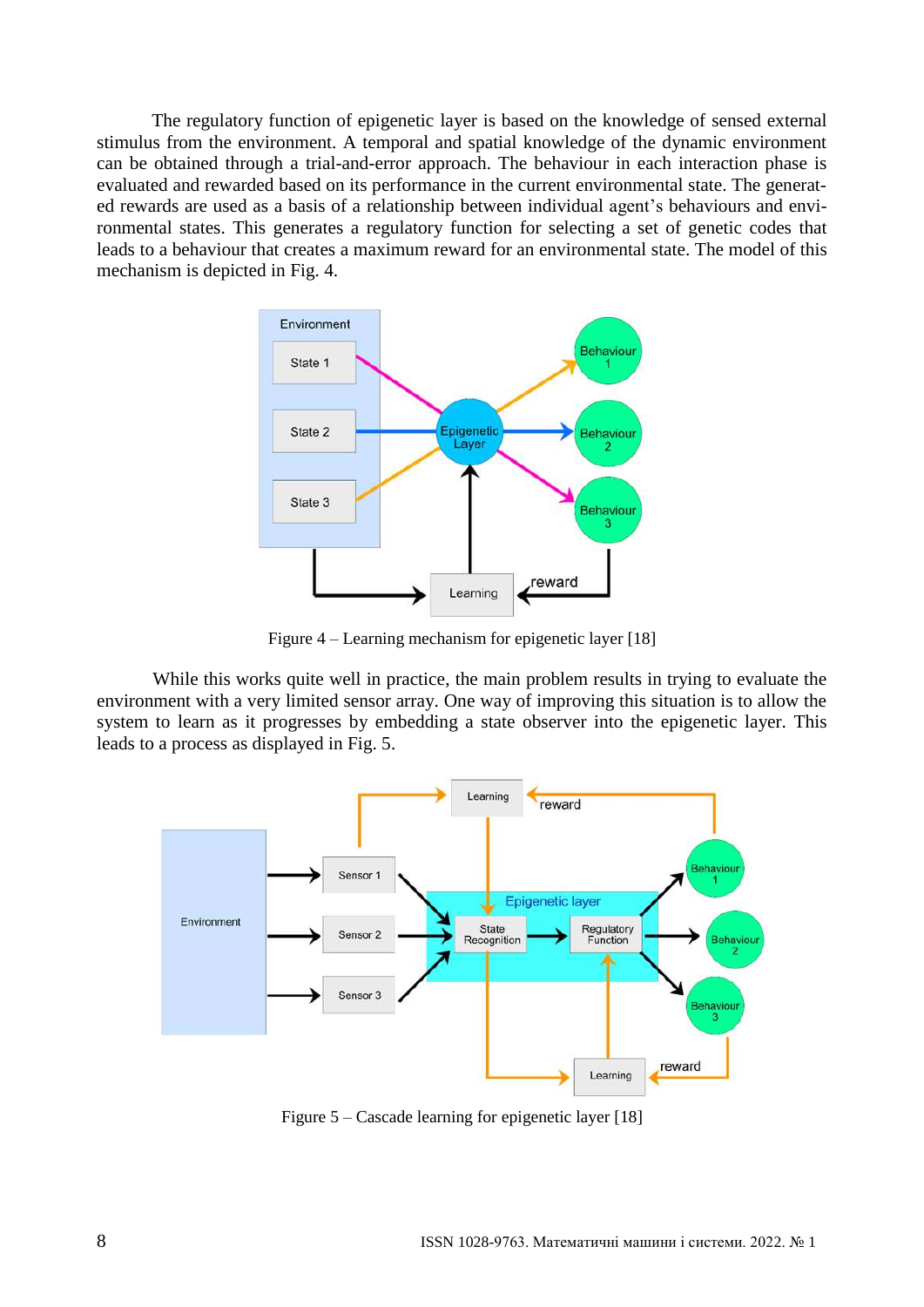## **5. Managing Alignment with an Evolving System**

There are a number of possible approaches to this problem [19], but in practice, there are only two currently available methods. One of them is to imbed a human within the system to take action when some behaviour occurs that is not acceptable. This is akin to the role an airline pilot performs, where a largely autonomous system is constantly monitored, and if the skilled pilot is concerned, control is reverted to the human. The second approach is to have an external monitor who ensures that there will be no misalignment issues, which is akin to a regulator. This is a similar approach to that adopted by the launch crew of a space vehicle. The setup includes the expected value of each parameter being monitored, structural loads, flight dynamics, various temperatures, life indicators, etc. A track of the expected performance is generated before the flight and displayed to a specialist on a screen as a line with the indicated tolerance. As the flight progresses, there is generated a line of the actual parameter called a worm. The specialist watches the screen and if an abnormality occurs informs the mission controller. If a track exceeds the tolerance, the range safety officer may abort the mission. The problem with both these methods is that they are extremely slow in terms of computer speed, and they really work only on systems that, when deployed, retain the original behaviour.

There are two ways of evolving a system, either online or offline. In the offline case, a simulation is used to develop for the mission a workable solution, and once the solution is obtained, it is applied to the real-world problem, but this, of course, limits possible further improvements. This can, to some extent, be addressed by generating a digital twin that can be allowed to evolve until a significant advantage is achieved over the operational system when the newly developed variables and rules can be applied [20]. This evaluation is, of course, carried out by skilled human analysts and can cause delays in implementation. The alternative is to use online evolution. This has major advantages, particularly in a rapidly changing environment but to date, no one has achieved an acceptable working model with the guaranteed safety required, though there are numerous attempts to imbue artificial intelligence with an ethical response. The risks are still deemed too high to apply such a system in a working environment.

# **6. Alignment**

Alignment is the term used to show that computer-based systems act in the best interests of humanity. In practice, this is quite hard to achieve, partly because it is very hard to quantify the best interests of humanity. A nation may honestly believe its weapon systems are in the interests of humanity as they prevent other nations or entities from taking action against them but other nations take a very different view. This is clearly represented by the US use of drones.

# **6.1. Potential in-built alignment for AI systems**

The most common current approach to this problem is to try to build into systems acceptable ethics. Though Isaac Asimov's three laws [21], namely: (1) a robot may not injure a human being or, through inaction, allow a human being to come to harm; (2) a robot must obey the orders given it by human beings except where such orders would conflict with the First Law; (3) a robot must protect its own existence as long as such protection does not conflict with the First or Second Law. All these can be seen as an interesting starting point, the problem is the definition of "harm" in the first law. It also offers no protection of sentient entities undefined as humans. In practice, there have been many attempts to define an ethical structure for artificial systems, one of the most significant being work done by the IEEE [22, 23]. The major problem with this approach is that there is no universal set of ethics that humans subscribe to. All communities, from families to nations, have an ethical structure that they believe to be superior. Thus it is extremely difficult, if not impossible, to create a set of ethical behaviours that all could accept. Even if it were possible, it would force the uniformity on human behaviour which would reduce valua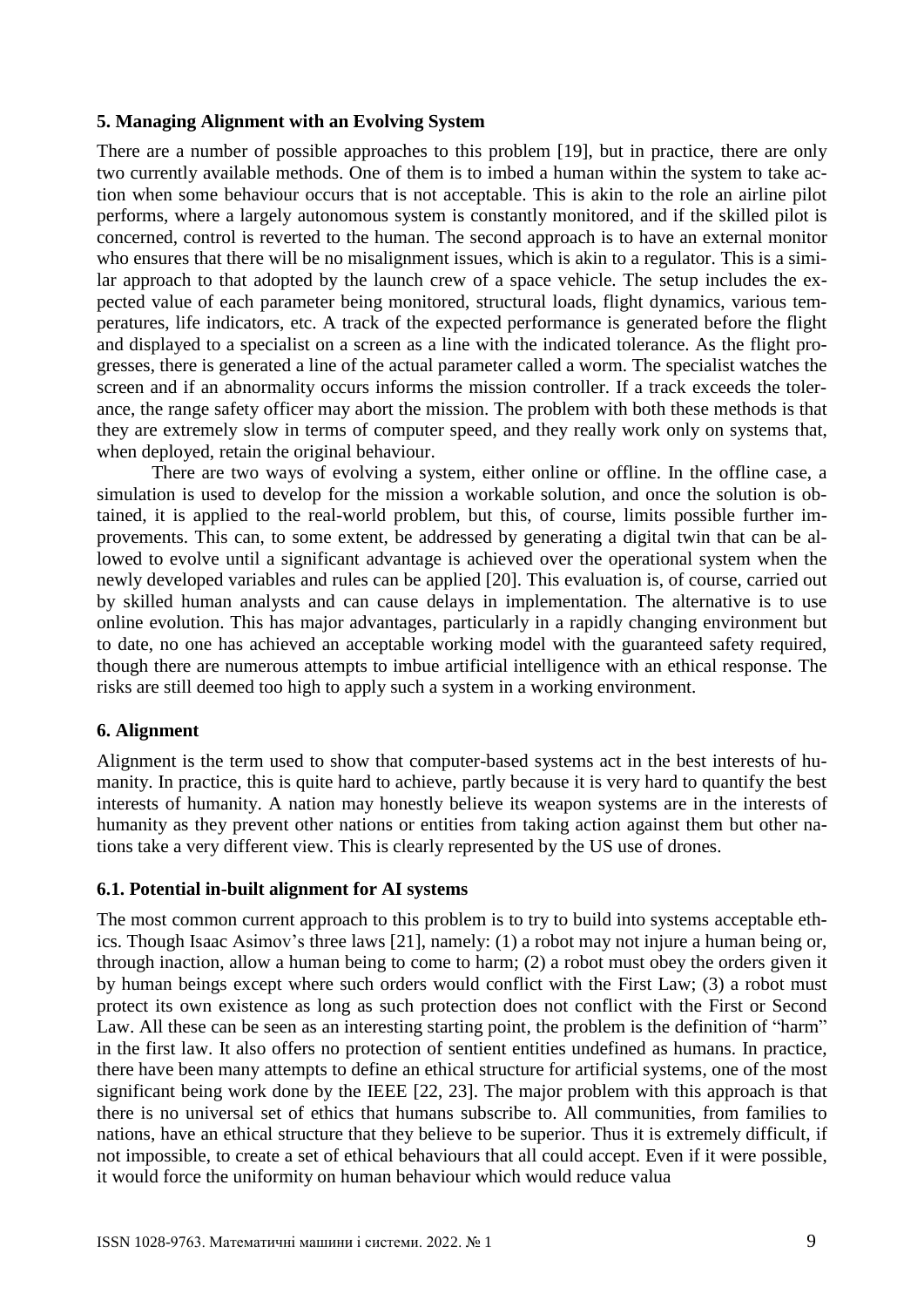ble diversity. This does not mean that it is impossible for artificial intelligence to act in the best human interest or at least in the best human interest of those who commission the system. Human society does this all the time, leading to individuals and nations being able to cooperate despite different ethical beliefs [24, 25].

# **6.2. How alignment might be achieved**

One possible solution is to draw a distinction between the internal and external practices of an AI system. The main concerns with alignment only occur when the AI system interacts with the real world. As in human society, one's internal value system becomes relevant to other humans only at the interface. In human societies, we set a framework of laws that moderate this interaction. There are a number of such systems that perform quite successfully. The rules of engagement, deployed by military forces, are the ones that such system codified in the Geneva Conventions [26]. Another is the World Trade Organisation **[**27**]** which polices the rules of trade as established by the Marrakesh Declaration. It allows countries with vastly different ethical structures to conduct trade in a sustainable manner perceived to be fair to the participants. All such frameworks have elements that are regarded as compromises by different participants, but, what is most importantly, these systems work. Both these have in common is that they operate between entities with very different and often hostile world views. Perhaps the simplest example of how this might be applied is the self-driving car which, whatever its internal AI structure, is expected to adhere to the rules of the road. Of course, this does not define any actions outside the ruleset, which will depend on its internal ethics, but this is true for human drivers as well.

# **6.3. Producing a set of rules of engagement**

It should be possible to set the appropriate rules of engagement for any interface using some form of directed deep learning. The learning algorithm would be directed to explore the outcome space, as in reinforcement learning. It would then be guided to evaluate which outcomes were not acceptable based on a number of criteria. It should then be possible after training for the program to determine which rules should apply for a particular unanticipated situation. This should lead to the possibility of judging which variables and values are acceptable within the AI system. From a swarm point of view, the boundary would depend on its nature. For a homogeneous swarm, the rule-driven boundary would be expected to be where the swarm interacted with the environment, while for a heterogeneous swarm, there would also be expected to be at the boundary between the agents.

# **7. Conclusion**

This paper should not be perceived as a solution to the alignment problem. At best, it is an attempt to explore the problem and propose possible solutions. Much more refinement will be required before the solution proposed is proven to be valid. A great deal of further research will also be required. However, it does offer an alternative to the building of a global AI ethical standard which looks to be impossible.

# **REFERENCES**

- 1. URL: https://www.bbc.com/news/technology-30290540.
- 2. URL: https://www.cser.ac.uk.
- 3. URL: https://futureoflife.org/.

4. Page J., Bain M., Mukhlish F. The risks of low level narrow artificial intelligence. *IEEE 2018 International Conference on Intelligence and Safety for Robotics (ISR).* 2018. (24–27 Aug. 2018). URL: https://ieeexplore.ieee.org/xpl/conhome/8517202/proceeding.